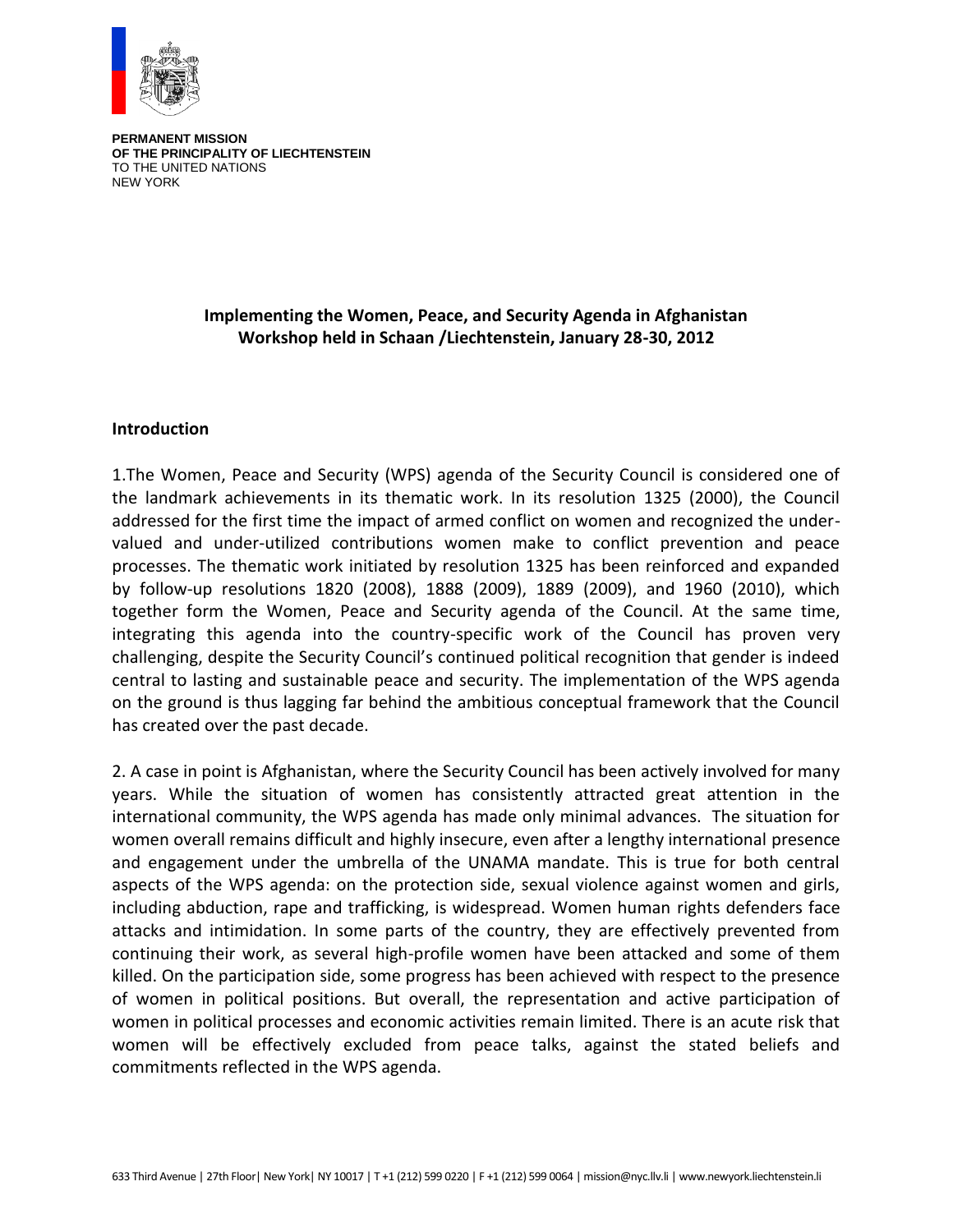3. As international military forces are planning their withdrawal from Afghanistan, the upcoming renewal of the mandate of the UN Mission to Afghanistan (UNAMA) by the Security Council due in March 2012 offers a critical opportunity to improve the implementation of the WPS agenda in Afghanistan.

4. Against this background, the Government of Liechtenstein, with the support of the Liechtenstein Institute on Self-Determination (LISD), organized from 28 to 30 January 2012 a workshop in Schaan/Liechtenstein, hosted by H.E. Foreign Minister Aurelia Frick, on the implementation of the WPS agenda in Afghanistan, in particular in view of the upcoming negotiations on the mandate renewal of UNAMA. Participants included Afghan women leaders, both from Government and civil society, representatives of States, in particular members of the Security Council, senior UN officials, NGO representatives as well as academics. The workshop served the dual purpose of exploring ways for the Council to translate the thematic agenda into its country-specific work (a goal that Liechtenstein has consistently pursued as a member of the S-5 group), and of contributing to the effectiveness of UNAMA's mandate and the improvement of the situation of women in Afghanistan. The meeting was held under the Chatham house rule, and the findings and recommendations contained in this report do not necessarily reflect the views of all the participants in the workshop.

## **Session I – Status Update: Women, Peace, and Security in Afghanistan**

5. The view was expressed that, with the intended withdrawal of international combat troops from Afghanistan in 2014, there is a perception that Afghanistan is or will no longer be a priority for the international community, in spite of expressions of commitment to the longterm engagement beyond 2014, in particular at the December 2011 Bonn conference. Such a reduction in international engagement could jeopardize progress made in several areas. This concern was considered particularly acute for those in Afghanistan who would potentially suffer the most, namely women and children. It was therefore crucial to consult with and consider the impact of this transition on Afghan women as the Security Council will debate the renewal of UNAMA's mandate in March 2012. The view was expressed that the workshop was of particular importance in this respect, as it was rare that Afghan women were consulted on issues relevant to the WPS agenda.

6. It was stated that a robust civil society and women human rights defenders inside and outside of government were advocating for and protecting the rights and active participation of women in the political, economic, and social life of Afghanistan. Yet Afghan women lived in a highly conservative, violent, and often unpredictable context. Many expressed that they had little control over their own lives, let alone over decisions relating to their country. It was generally acknowledged that significant progress had been made with respect to the situation of women over the past decade: among other things, a Ministry for Women's Affairs (MOWA) had been established, women were represented in Government positions (25 %), and important legislation had been put into place, such as the law on the Elimination of Violence against Women (EVAW). But this progress was also considered insufficient and fragile, and the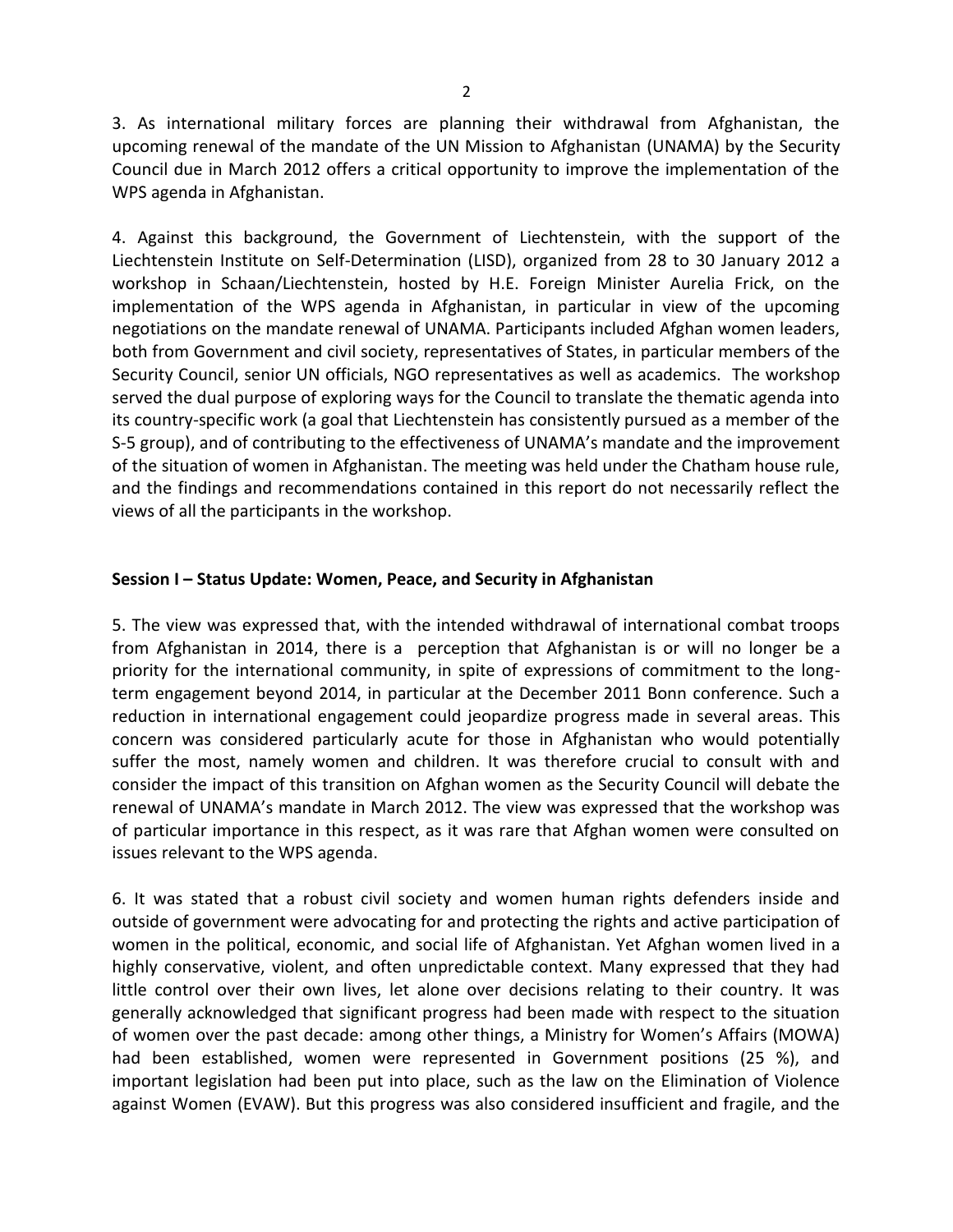implementation of the EVAW law very weak. The justice system was lacking at best and often overtly hostile to women. Informal and formal justice mechanisms frequently punished female victims of violence, rape, and other gender-based crimes in particular and generally did not provide for equality before the law, which seriously undermined women's access to justice. The rights women had gained in Afghanistan were fragile, easily reversible, and under threat of being negotiated away in a formal peace process in which women were at the risk of having no substantive representation. There was a need to integrate women in the economy, in particular through land ownership. Women also needed skills training in order to enable them to effectively participate in the state-building process.

7. With respect to the transition from international to Afghan-led security prior to 2014, it was stated that women must be involved in all steps of this process. Discussions about the transition process so far were considered to be neither inclusive nor consultative and transparent. The shape of potential peace negotiations with the Taliban was likewise viewed as opaque and lacking input from key stakeholders, especially from women. Afghans at the local level were by and large described as alienated from the peace process as they were not part of it. Any peace agreement that might emerge from such a process might be unsustainable – if it continued to proceed behind closed doors among a small group within the government. It was pointed out that women in the provinces in particular were not being consulted and that international NGO's could not speak for them.

8. It was stated that the international community, and the United Nations in particular, was considered a key presence in Afghanistan, but that their efforts had fallen short in many ways. In spite of urging by the international community for women to speak out and advocate on behalf of women's rights, high-profile women in government and civil society had no protection mechanisms in place and continued to be exposed to threats, intimidation, harassment and violence. The view was expressed that the significant sums of money spent in the country were often not to the benefit of average Afghans, due to the lack of local input on what would best serve particular communities. Women especially did not feel they were part of the process of rebuilding. Donor nations' particular domestic political pressures and their considerations of time, costs, and stakes involved had shaped the international involvement in and commitment to Afghanistan and had led to mixed outcomes. The point was made that what the international community had been doing since 2001 had been as much about itself and its various domestic political realities as about Afghans and Afghanistan.

9. The view was expressed that the international community was a key player in the transition and peace processes, but that for many international actors priorities had changed. In 2001- 2002, the liberation, protection, and advancement of women in Afghanistan had been a key element in the narrative about the international community's mission in Afghanistan. Today, women were often an afterthought in a framework shaped around the overarching goal of troop withdrawals by 2014. Issues related to their protection and participation and the promotion of women's rights were often compartmentalized and marginalized. Ordinary Afghans therefore wondered what kind of political accommodations would be made during the course of any negotiating process, in spite of red lines that some international interlocutors had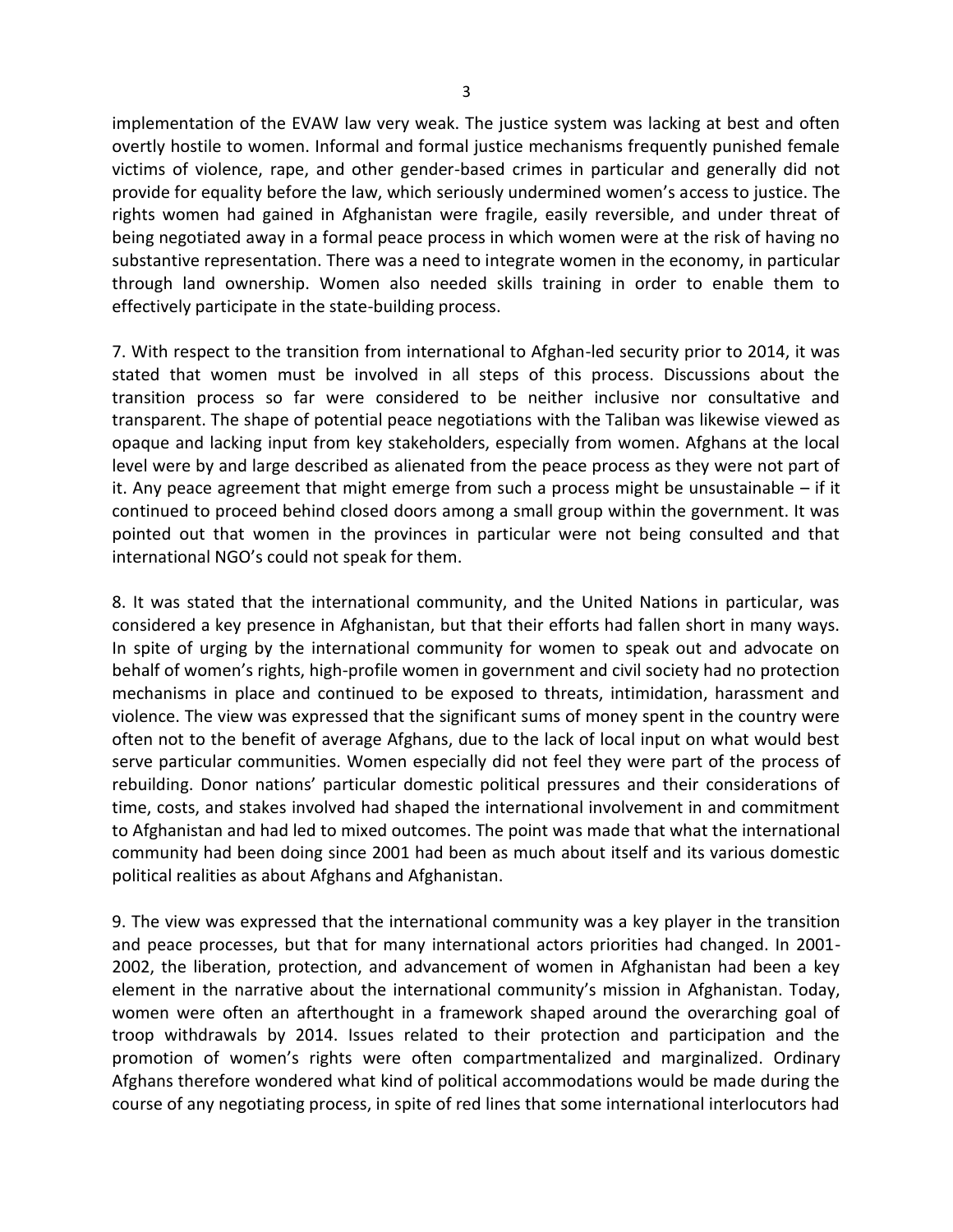established for its possible outcomes. The point was made that regional tensions further complicated the situation. The role of Pakistan in Afghanistan's ongoing insurgency and its current membership in the UN Security Council had to be taken into account, as well as Iran's nuclear ambitions and the regional power architecture involving Pakistan, Iran, India, and China.

10. The point was made that the United Nations' role in Afghanistan was unique in that it had to be responsive to and reflect the priorities of the States from which it received its mandates. The implementation of Security Council mandates reflecting the WPS agenda could thus be held hostage to other external interests. Overall, UN action to implement the WPS agenda in Afghanistan was insufficient. While UNAMA had played an active advocacy and monitoring role – largely because of its broad mandate in human rights related areas – the UN had nevertheless not lived up to its potential as it did not want to be perceived as interfering. This challenge was exacerbated by the reality that few in Afghanistan, including high-level government departments and ministries, were even aware of the provisions of resolution 1325 and other WPS resolutions.

11. It was stated that uncertainty abounded for Afghanistan, its future, and particularly for its women. There was widespread uncertainty about the initiative to establish an office of the Taliban in Qatar, about the status of this initiative, and about which elements of the Taliban were behind the initiative. It was also considered unknown which elements of the Taliban would be part of possible peace negotiations. It was further pointed out that the term "Taliban" covered a wide range of actors, many of whom were trained or supported by forces outside the country itself. The international community was stressing that the transition process and peace negotiations should be Afghan-led, but few were considering which Afghans would be in the lead or focusing on securing women a place at the negotiating table. The end goals of peace negotiations were ambiguous, as were the potential ramifications of any negotiated peace for women and their rights and freedoms.

12. It was recalled that the rights of most Afghan women were also violated during the mujahedeen period by many of the same people who were currently in power. These were often local powerbrokers and power holders who had no interest in securing peace or forwarding a peace agenda, but in maintaining the status quo. The questions of how to bring together democratic forces in Afghanistan, how to create coalitions between these forces, who these potential partners were, and how to support them in crafting a sustainable peace remained unanswered.

## **Session II – Protection Pillar: Promotion and Protection of Women's Human Rights and Accountability**

13. The view was expressed that resolution 1325 and the WPS architecture as a whole were one of the biggest conceptual successes of the UN and also a landmark achievement of the international women's movement. But the challenge remained to muster the political will to implement the WPS agenda and make it operational in country-specific contexts. Afghanistan's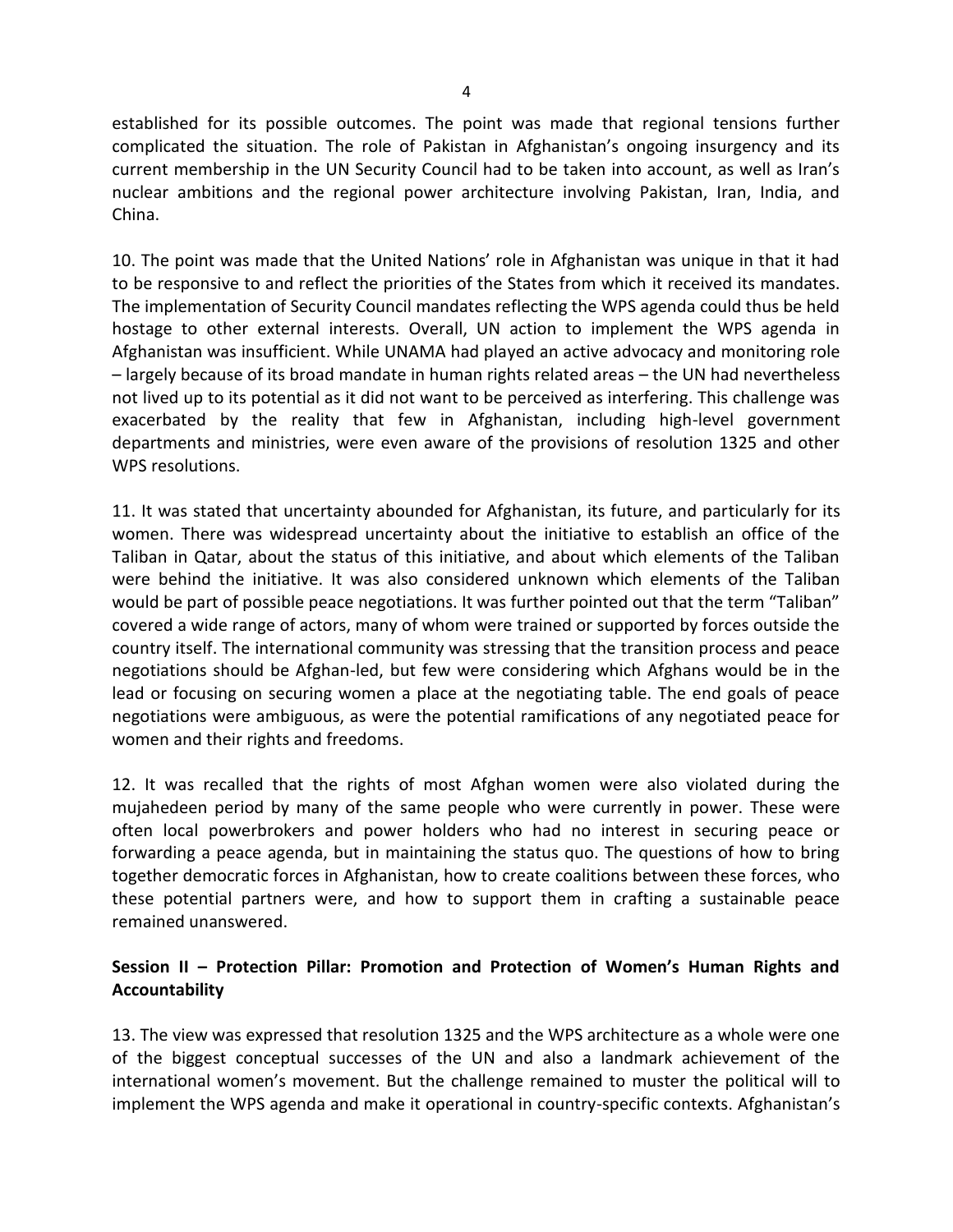historical, cultural, and religious realities had to be taken into account in this regard. The opinion was expressed that the protection of women's rights was a prerequisite for sustainable peace and development. Realizing accountability for human rights violations and participation of women in all aspects of Afghanistan's social, cultural, economic, and political life had the potential to fundamentally alter power relations in the country and facilitate security that was not predicated on a military presence. Combating violence against women, women's legal empowerment, and changing institutions were priorities within the WPS accountability framework. In this context, Afghan civil society organizations and international actors such as UNAMA undertook a range of activities from research and reporting to targeted advocacy, awareness raising, and monitoring the implementation of the Elimination of Violence against Women Law (EVAW). However, these efforts had only been partially successful and had to be intensified.

14. Violence against women was considered to remain one of Afghanistan's most pressing problems and one of the most urgent challenges to be addressed within the WPS framework. Violence against women was described as widespread and pervasive, including harmful traditional practices and culture-based violence. Such practices, including restriction of movement and participation in any life outside of the home, child marriage, and the giving away of girls to settle disputes or debts (*baad*), were often defended in the name of religion, despite the fact that they oftentimes preceded and were inconsistent with Islam. The international media brought the issue to the fore in particularly egregious cases,<sup>1</sup> but for every case prominently reported, hundreds of other women and girls were suffering in silence, often with serious consequences including suicides. Armed conflict, political turmoil, a culture of impunity, and lack of will, capacity, and access to responsive and unbiased justice mechanisms were exacerbating the challenges in dealing with pervasive violence against women.

15. It was stated that harmful practices at the root of much of the violence against women had lifelong consequences. Child marriage –by definition forced marriage – for example, was denying girls a whole host of human rights, opportunity for education, and increasing the risk of death due to the consequences of early and frequent pregnancies. An inherent link therefore existed between the elimination of violence against women, their participation in political and economic processes and their empowerment to this end. Addressing cultural attitudes, particularly by utilizing liberal interpretations of Islam to counter other religious arguments supporting violence against women, was key in this respect as was the full implementation of the EVAW law.

16. The EVAW law was considered an important step forward, despite its gaps. Its implementation, however, was of great concern. It was stated that in the current penal code crimes perpetrated in the name of honor were mitigated, and that there was no explicit definition of rape and in particular no clear distinction from extramarital sexual relations (*zina)*.

 $\overline{a}$ 

<sup>1</sup> Most recent publicized examples referred to are the rape and subsequent imprisonment of a woman known as Gulnaz and the imprisonment and torture of 15-year-old Sahar Gul by her husband and husband's family for refusing to engage in prostitution.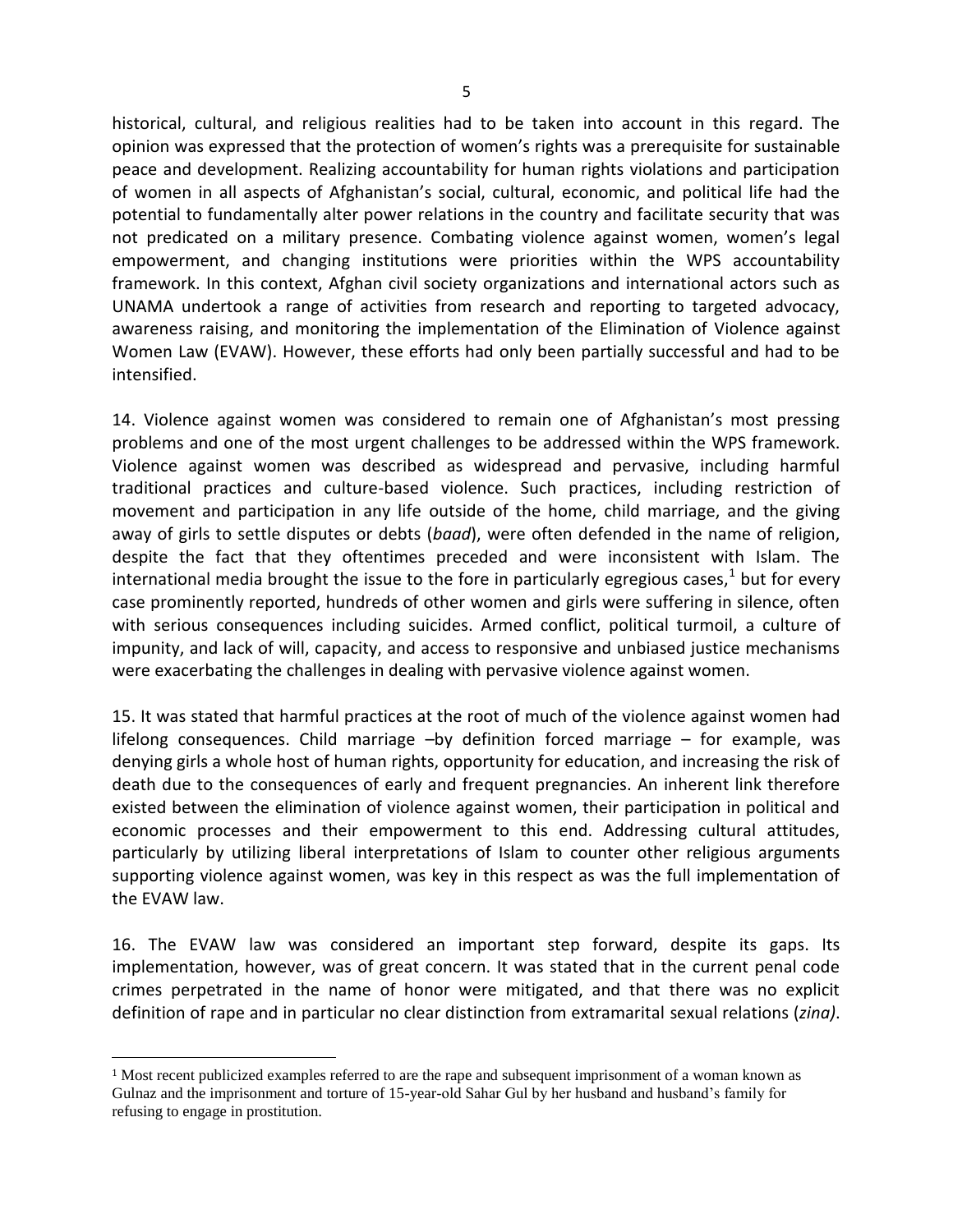As a result, victims were regularly criminalized. Between March 2010 and March 2011, the Afghan Independent Human Rights Commission (AIHRC) identified over 2,000 instances that could be prosecuted under the EVAW law. But due to underreporting comprehensive statistics were not available. Women often did not report rape because of the social and cultural stigma placed on the victim, while those who did come forward to report sexual abuse were often punished by a judicial system where they are viewed as inherently suspect.

17. The view was expressed that the formal justice system was unable to carry out its role in the process of eliminating violence against women. The recent focus and upswing in financing to bolster the informal justice system diverted resources to a system which was inherently discriminatory and reinforced cultural practices that disempowered and threatened women. While the formal justice system was unresponsive to crimes perpetrated against women for lack of capacity, it was often using the capacity it had to punish women. Law enforcement officers were often failing to protect women's rights by taking a selective approach to law enforcement, aggressively pursuing women who ran away or detaining women for "moral" crimes, but not male perpetrators of violence against women. In this respect, the point was made that civil society organizations, which were key in the drafting of the EVAW law, had an important role as a bridge between the government and the people, and as educators at the local level. They could raise awareness about the law, obligations under the law, and the longterm social consequences of harmful traditional practices.

18. It was stated that Afghanistan's membership in international human rights treaties was both an important development and an opportunity to engage with the Government on the implementation of human rights in the country. A relevant example was the imminent consideration of the report under the Convention on the Elimination of All Forms of Discrimination against Women (CEDAW). It was also pointed out that the ongoing work, carried out with assistance from donor Governments, to set up a National Action Plan (NAP) for the implementation of resolution 1325 could provide important input to advance the implementation of the WPS agenda. To this end an inter-ministerial steering committee including representatives of the relevant Afghan ministries and civil society had been set up.

19. It was recalled that Afghanistan was a party to the Rome Statute of the International Criminal Court (ICC). In this context, it was pointed out that it was unlikely that the Prosecutor would move from the current stage of preliminary examinations to a formal investigation in the near future. Nevertheless, the membership in the ICC could have a positive effect in that it created an obligation for the national judiciary to investigate and prosecute the crimes falling under the jurisdiction of the Court, in accordance with the principle of complementarity. It was said, though, that such an effect at the national level would not be forthcoming unless there was a "credible threat" that the Court may indeed prosecute such crimes in Afghanistan. It was also pointed out that a great number of people currently in powerful positions could be subject to such investigations. It was mentioned that the Rome Statute provided a clear definition of rape and other sexual crimes and could therefore be useful to fill existing gaps in national legislation such as the EVAW law.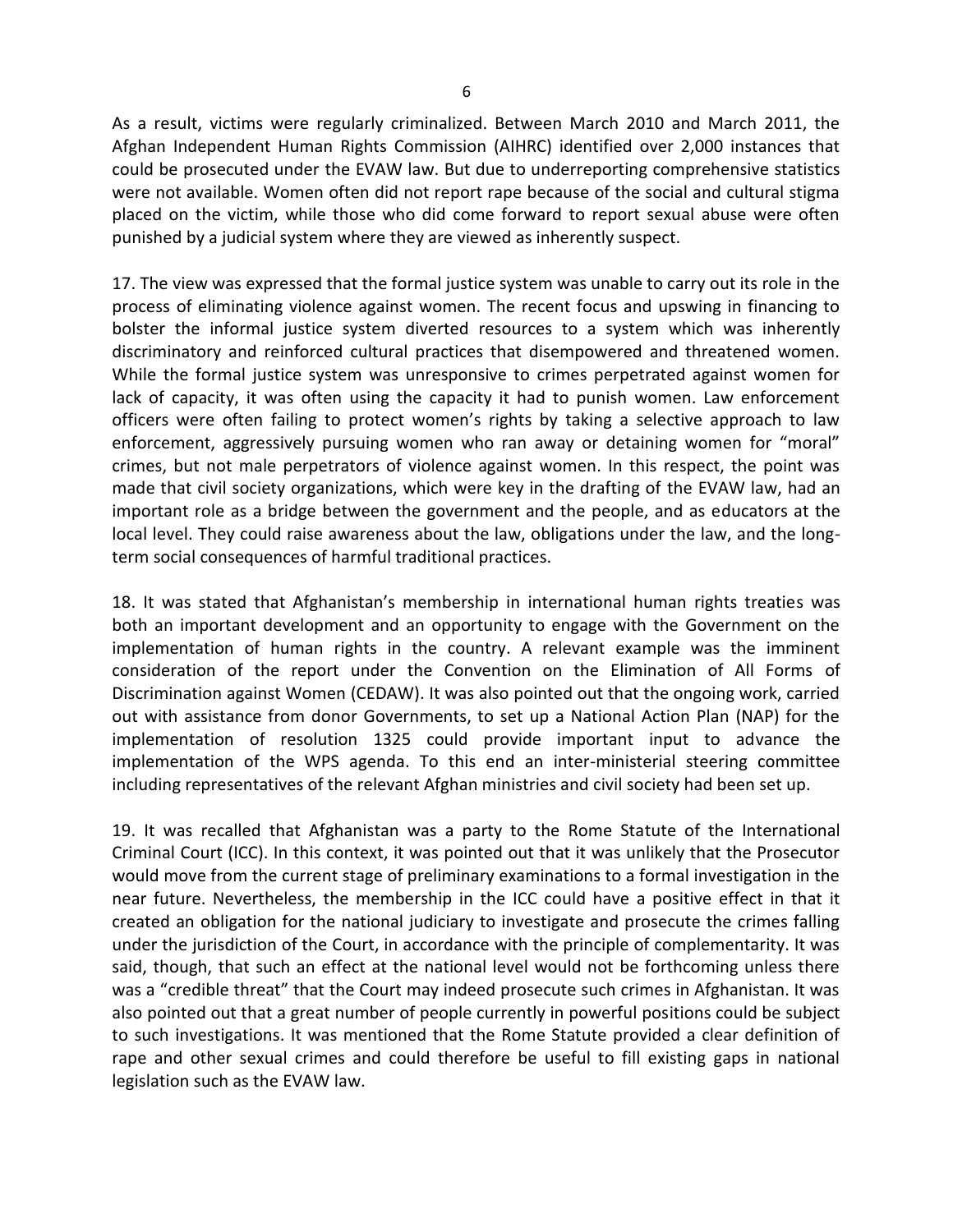#### **Session III – Participation Pillar: Women Leadership in Peace-Building and Conflict Resolution**

20. Given the centrality of women's participation to the WPS agenda, it was emphasized that token representation of women in conflict resolution and peace-building only served to marginalize women and compartmentalized "women's issues." Women needed to be represented across the board, and especially in areas such as finance, defense, and foreign affairs, which were traditionally not seen as within the orbit of women's issues. Particular reference was also made to the need to integrate women in the Afghan police force. Moreover, it was emphasized that women were not the only ones responsible to advocate for their rights. Much rather, the active involvement of men was an indispensable element of sustainable progress.

21. It was stated that the participation of women in key international meetings on the future of their country had been deficient. The 2010 Kabul conference, for instance, had included only one seat for a representative of civil society. The 2011 Bonn conference had two civil society representatives, one of whom was a woman. Furthermore, women were not included in crucial Government meetings, such as the emergency meeting called following the assassination of the Head of the Peace Council, former President Burhanuddin *Rabbani,* in September 2011.

22. The view was expressed that women's participation in such meetings and the incorporation of women's issues into their agendas and into potential peace negotiations was often pushed out with the argument that discussing women's rights would stymie these processes, even though this was clearly a false argument. Women's rights were not the obstacle to peace, and removing women's issues from discussions about the future of Afghanistan and peace negotiations would not suddenly bring about stability and security in Afghanistan. It was also stressed that the presence and participation of women would not simply lead to a discussion on women's rights, but ensures that women's interests and perspectives were addressed across all thematic issues.

23. It was cautioned that those who would have an influence on these processes were not necessarily inclined to ensure the participation of women. The view was also expressed that women were also not necessarily ready to sit at a table and negotiate without prior capacity building in this respect. However, it was also pointed out that the argument that women may not be qualified to participate in such discussions should not be used, and attention was drawn to the provision of resolution 1325 that dealt with the need to appoint more women as Special Envoys and Special Representatives. It was precisely this questionable argument that prevented this provision from being implemented. It was emphasized that women had a particular role to play as peace builders at the local and district levels, especially in rural areas. Women could thus help bridge the gap between the capital and the rest of the country, given that the nine women appointed to the High Peace Council were largely representative of Kabul. There was a need to reach out to and include women outside the capital.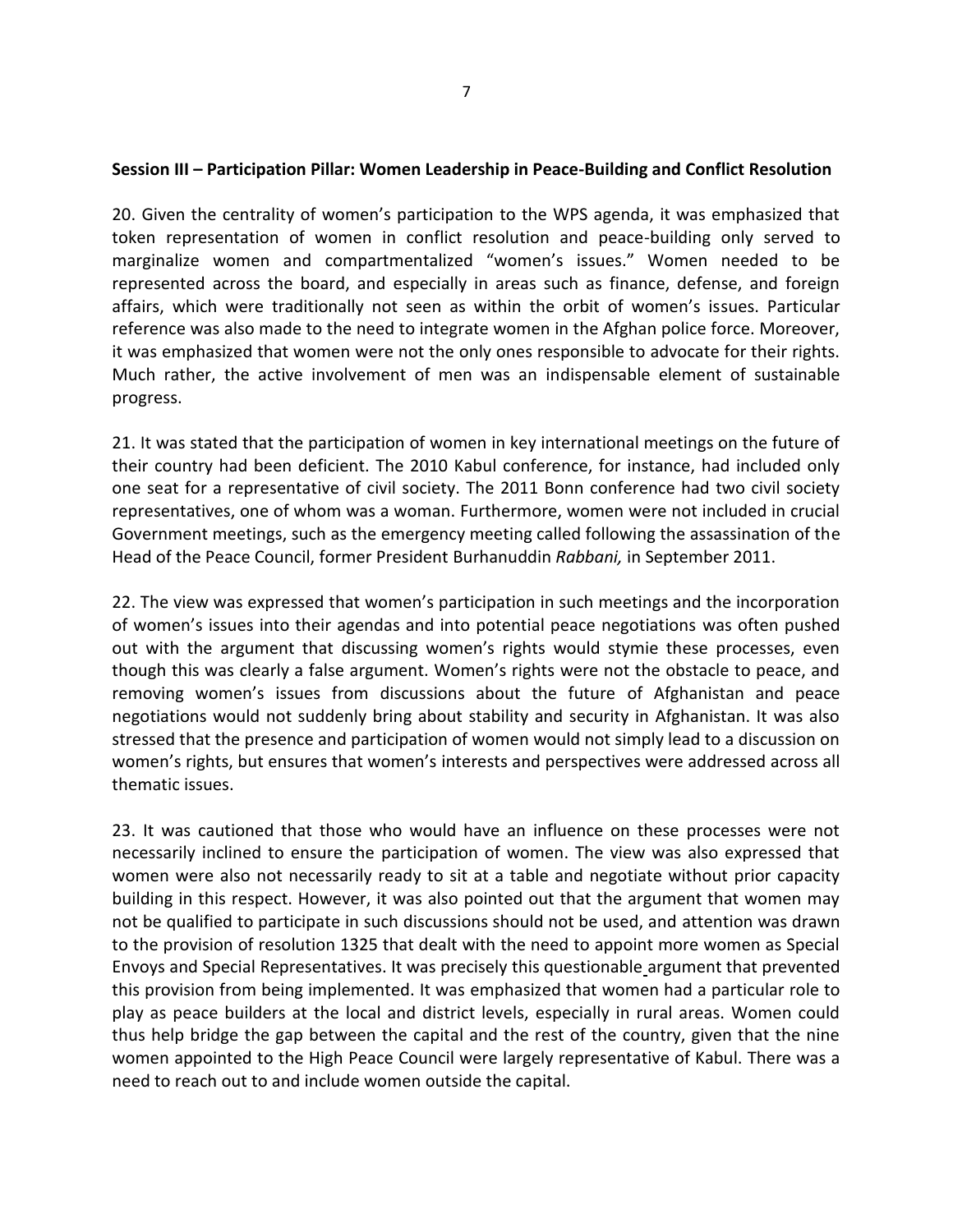24. It was stated that international pressure could help advance women's participation. International supporters of Afghanistan could for example make funds conditional on meeting certain clearly defined benchmarks for women's participation. But it was also pointed out that such an approach was fraught with challenges, particularly when seeking to avoid the charge of foreign interference. The current nature of the transition process and peace negotiations may be leveraged behind closed doors to push for inclusivity. But the reality was that in regards to participation, the international community and civil society actors were still working at an advocacy level and had not yet moved to the place where women were both in a position to participate and equipped to fully participate to achieve desired outcomes.

25. Different views were also expressed on the need to make peace talks conditional on the presence of women. While the view was expressed that such a principled stance could be successful and indeed necessary to ensure the presence of women at peace talks, others were of the view that this was not realistic and possibly unhelpful.

26. With respect to the role of the UN, it was said that the UNAMA mandate was an appropriate place to ask that leadership roles should be given to women – and that the phasing out of the Provincial Reconstruction Teams (PRTs) could offer a special opportunity in this respect. At the same time, the view was also expressed that it could not be the role of the UN to insist vis-à-vis its Afghan partners on the presence of women.

# **Findings and recommendations**

## *Findings*

• While important progress has been made with regard to the situation of women over the past decade, the current achievements are both insufficient and fragile. A reduction in the international engagement could jeopardize in particular the gains made in the area of women's rights.

There is a risk that both the protection and the participation pillar of the WPS agenda are neglected as the international community is focusing on the withdrawal of the military presence. This risk must be countered, including through a robust and coherent mandate for UNAMA.

• Women must be integrated meaningfully into an inclusive transition and peace process, including at the local, regional, national, and international levels.

• Consultation with Afghan women and civil society organizations at the community level must be a priority for domestic and international actors, especially regarding future donor activities and transition and peace negotiations.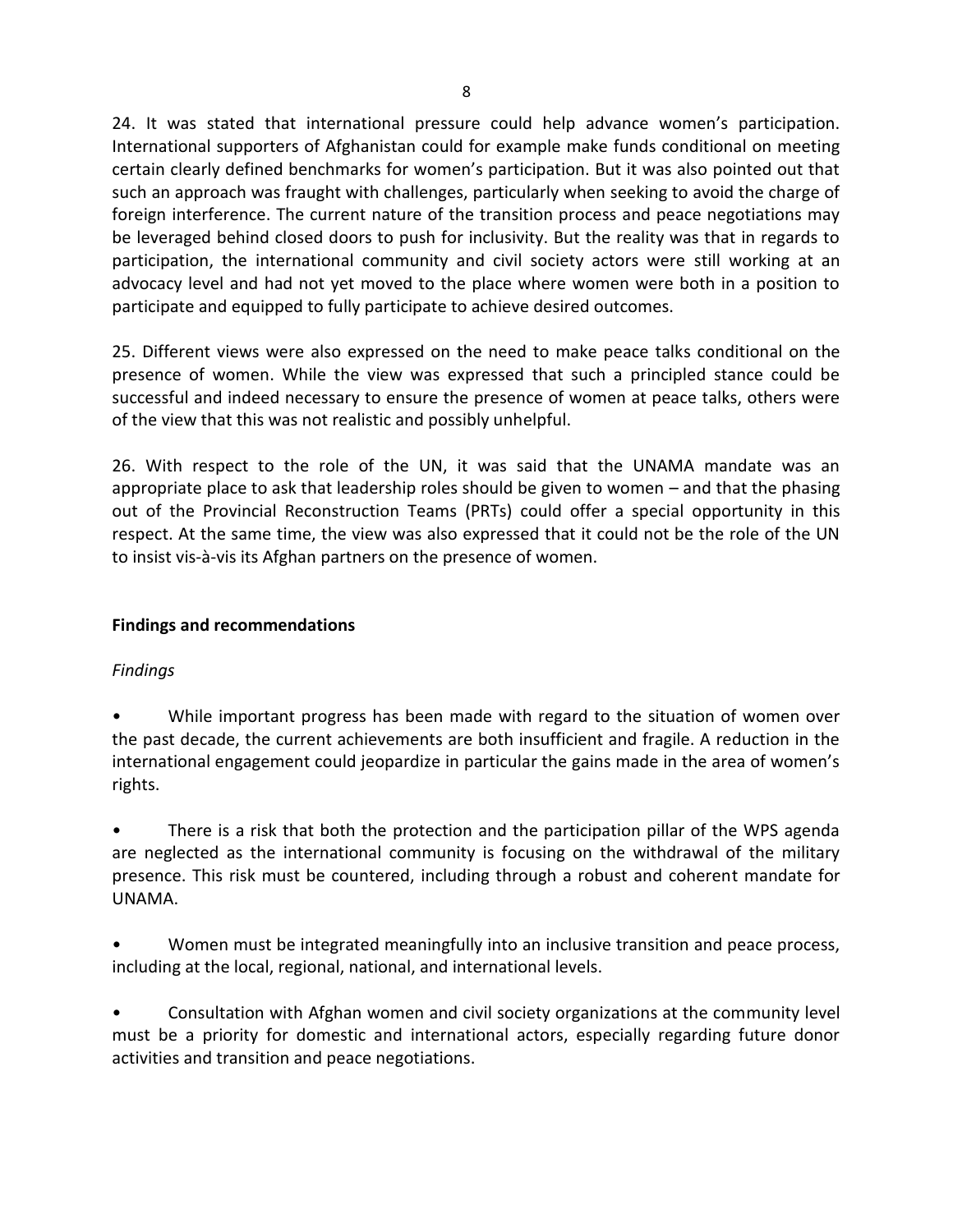• A "Plan B" must be developed, especially related to the protection of the rights of women, should the peace process fail.

• Afghan women want peace, but not at the cost of losing hard-won gains and not a peace without justice.

• "Women's issues" need to be addressed throughout all of Afghanistan's government ministries and must not be relegated solely to the Ministry of Women's Affairs.

• Women must be more actively recruited into the security and the judicial sector to better protect women's rights, facilitate the economic and political participation of women, fully implement the Elimination of Violence against Women law, and guarantee equal treatment before the law.

 The Afghan penal code must be strengthened to include a clear definition of rape and to enable punishments for criminal acts committed in the name of honor.

A strategic communications plan, including outreach at the community and national levels and publication of relevant documents (e.g. resolution 1325) in local languages, is needed for awareness raising, especially related to women's constitutional rights, legal protections against violence, and the long-term implications of traditional harmful practices such as child marriage.

The UN and the Afghan government can influence the participation of women by appointing more women to leadership and visible positions, especially as political advisors, ambassadors, special envoys, and special representatives.

The international community needs to support civil society groups and to focus more on monitoring, reporting, and benchmarks for aid to facilitate better government accountability on women's issues and participation.

UN missions need to better integrate and enable specialists to serve as women's protection advisors with skill sets that include security expertise, gender analysis, and human rights.

• Measures should be taken to move from advocacy for women's protection and participation to pragmatic and concrete considerations and plans to achieve desired outcomes.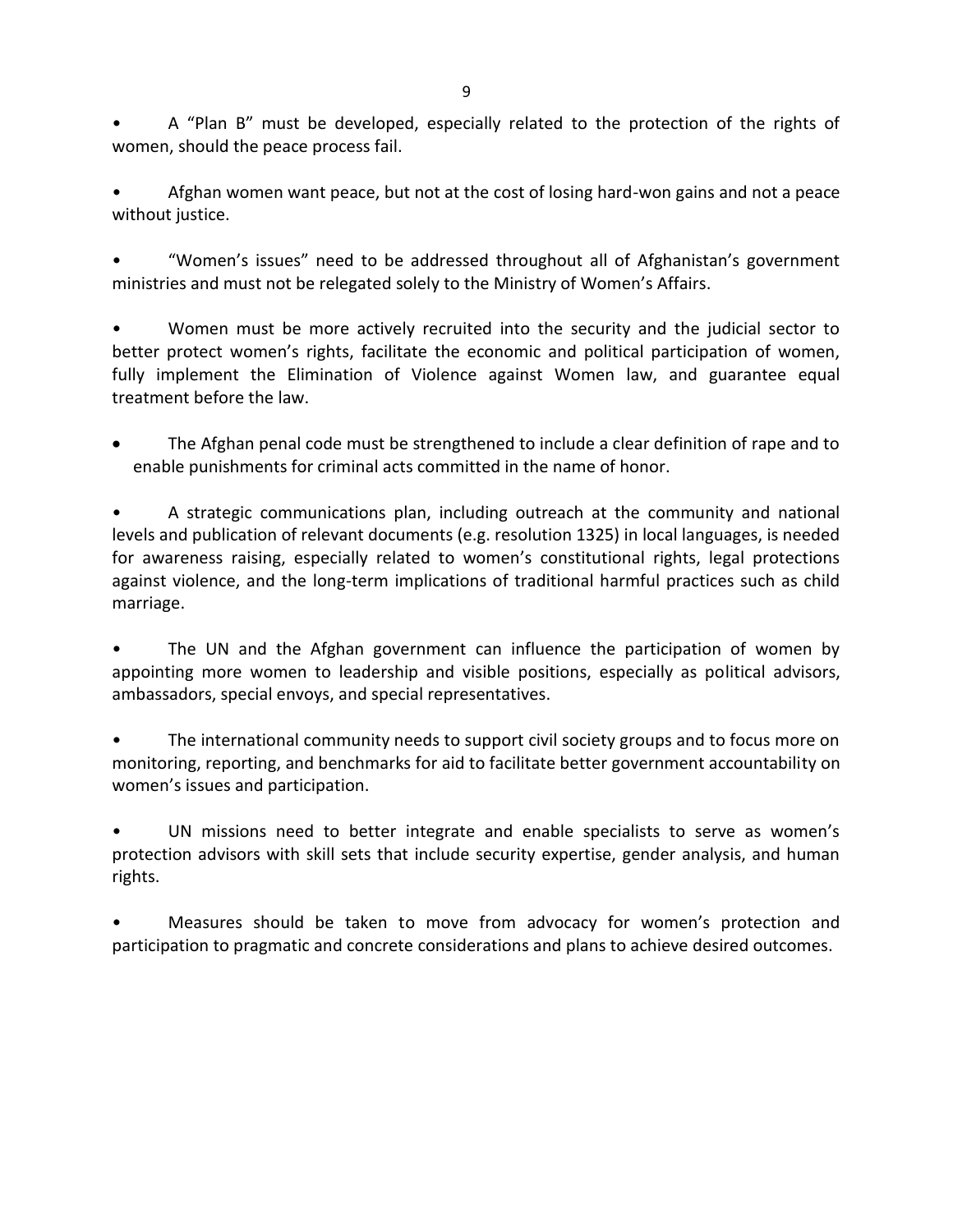*Recommendations for inclusion in the UNAMA mandate* <sup>2</sup>

- 1. Include monitoring and analysis of sexual violence based on language in resolution 1996 (OP 24)
- 2. Include monitoring the implementation of any peace agreement from a human rights perspective, including safeguards for human rights and women's rights defenders.
- 3. Include specific operational elements from resolutions 1325, 1888, and 1960 in the UNAMA mandate, using as examples mandate resolutions for Cote d'Ivoire, Somalia, and Sudan, and their specific provisions for security arrangements, capacity-building, and transitional justice.
- 4. Include stronger wording on women's political participation in all decision-making processes, including initiatives aimed at achieving sustainable peace based on language in resolution 1889 (OP1) and PRST 2011/20.
- 5. Incorporate language from resolution 1889, especially from OP6, OP9, and OP10 related to data analysis, funding and capacity building, and consultation with civil society and women's organizations, and including gender-specific benchmarking indicators.
- 6. Include reporting and monitoring using gender-specific benchmarks related to Afghan security forces (OP24).
- 7. Incorporate specific language on women's economic empowerment, including reference to alternative livelihoods given women's potential victimization vis-à-vis poppy eradication plans (OP28).
- 8. Strengthen language related to the Afghanistan Independent Human Rights Commission (OP6d), emphasizing the independence of AIHRC and its functioning according to Paris Principles.
- 9. Include specific references to sexual violence as part of OP36 on violence and discrimination and OP37 related to the Elimination of Violence Against Women.
- 10. Include specific reference to children and armed conflict in particular regarding attacks against schools and teachers in conflict pursuant to resolution 1998, and to girls' access to education based on resolution 1889, OP11.

New York, 7 February 2012

 $\overline{a}$ 

<sup>2</sup> References to paragraphs only are to language form SCR 1974 on the UNAMA mandate.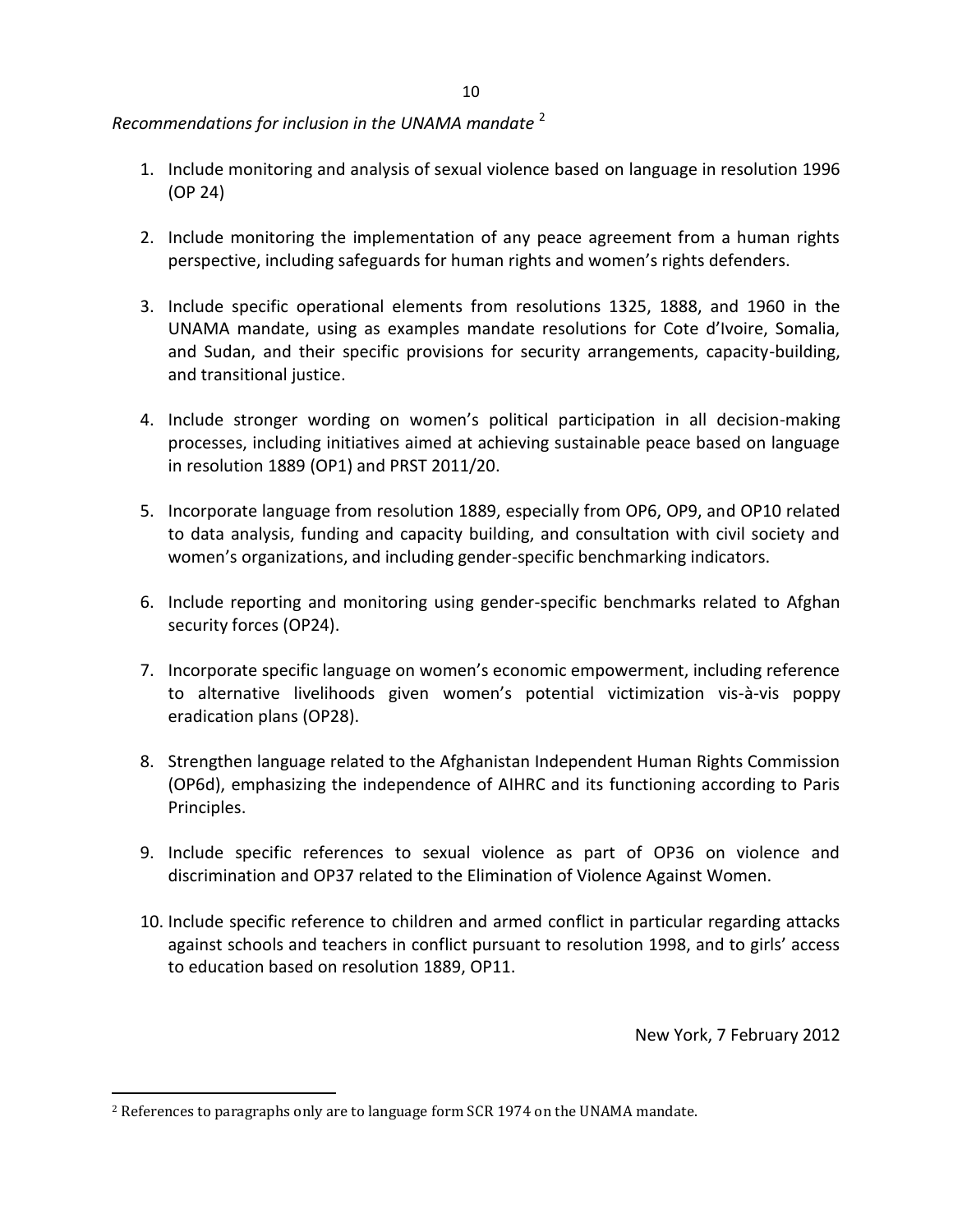#### **Annex**

#### **Country resolutions: Relevant language**

### **Cote d'Ivoire** 2000 (2011)

OP on Protection and Security/G. To support the efforts of the Ivorian Government in combating sexual and gender-based violence, including through contributing to the development of a nationally owned multisectoral strategy in cooperation with UN Action Against Sexual Violence in Conflict entities, to appoint Women Protection Advisers and to ensure gender expertise and training, as appropriate and from within existing resources, in accordance with resolutions 1888 (2009), 1889 (2009) and 1960 (2011),

#### **Somalia** 2010 (2011)

OP25. *Expresses* serious concern about increasing reports of conflict-related sexual violence in Somalia, *calls on* all parties to cease such violations and abuses, and *requests* the Secretary-General to implement the relevant provisions of resolutions 1325 (2000), 1820 (2008), 1888 (2009), 1889 (2009) and 1960 (2010), including the strengthening of the women's protection component of UNPOS;

### **Darfur** 1935 (2010)

OP18. Demands that the parties to the conflict immediately take appropriate measures to protect civilians, including women and children, from all forms of sexual violence, in line with resolution 1820 (2008); and requests the Secretary- General to develop a comprehensive strategy for providing protection to women and girls from sexual violence and gender-based violence and to ensure that the relevant provisions of resolutions 1325 (2000) and 1820 (2008) are implemented by UNAMID and to include information on this in his reporting to the Council;

#### **South Sudan** 1996 (2011)

PP15 Reaffirming its resolutions 1325 (2000), 1820 (2008), 1888 (2009), 1889 (2009) and 1960 (2010) on women, peace, and security and reiterating the need for the full, equal, and effective participation of women at all stages of peace processes given their vital role in the prevention and resolution of conflict and peacebuilding; reaffirming the key role women can play in reestablishing the fabric of recovering society and stressing the need for their involvement in the development and implementation of post-conflict strategies in order to take into account their perspectives and needs,

OP12. Calls upon the Government of the Republic of South Sudan to take measures to improve women's participation in the outstanding issues of the CPA and post-independence arrangements and to enhance the engagement of South Sudanese women in public decisionmaking at all levels including by promoting women's leadership, supporting women's organizations, and countering negative societal attitudes about women's capacity to participate equally;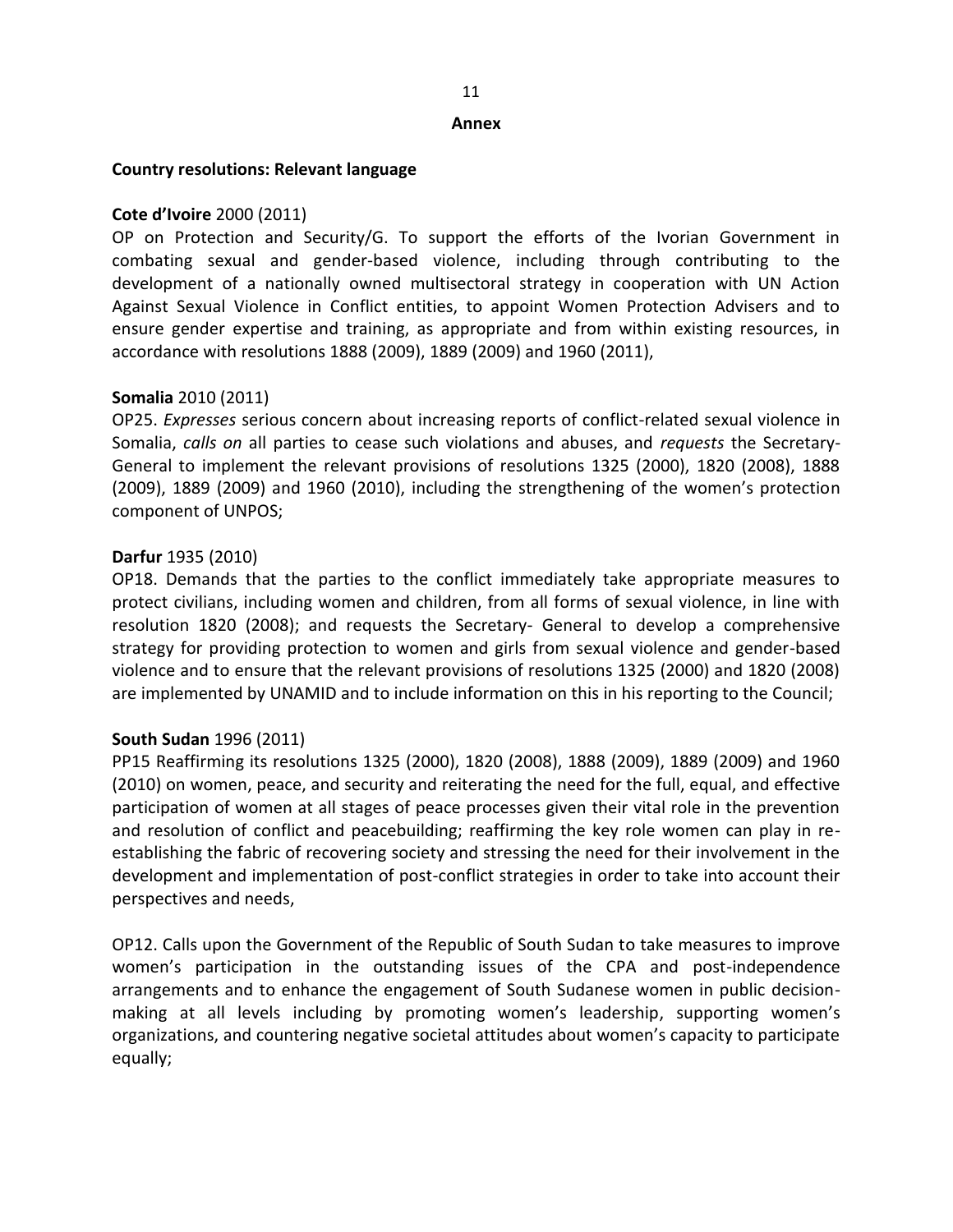OP 24 Reaffirms the importance of appropriate gender expertise and training in missions mandated by the Security Council in accordance with resolutions 1325 (2000) and 1820 (2008), recalls the need to address violence against women and girls as a tool of warfare, looks forward to the appointment of women protection advisors in accordance with resolutions 1888 (2009), 1889 (2009) and 1960 (2010), requests the Secretary General to establish monitoring, analysis and reporting arrangements on conflict-related sexual violence, including rape in situations of armed conflict and post-conflict and other situations relevant to the implementation of resolution 1888 (2009), as appropriate, and encourages UNMISS as well as the Government of the Republic of South Sudan to actively address these issues

### **Women Peace and Security resolutions: Relevant language**

## **Resolution 1889** (2009)

OP1 *Urges* Member States, international and regional organisations to take further measures to improve women's participation during all stages of peace processes, particularly in conflict resolution, post-conflict planning and peacebuilding, including by enhancing their engagement in political and economic decision-making at early stages of recovery processes, through inter alia promoting women's leadership and capacity to engage in aid management and planning, supporting women's organizations, and countering negative societal attitudes about women's capacity to participate equally;

OP6 *Requests* the Secretary-General to ensure that relevant United Nations bodies, in cooperation with Member States and civil society, collect data on, analyze and systematically assess particular needs of women and girls in post-conflict situations, including, inter alia, information on their needs for physical security and participation in decision-making and postconflict planning, in order to improve system-wide response to those needs;

OP9. *Urges* Member States, United Nations bodies, donors and civil society to ensure that women's empowerment is taken into account during post-conflict needs assessments and planning, and factored into subsequent funding disbursements and program activities, including through developing transparent analysis and tracking of funds allocated for addressing women's needs in the post-conflict phase;

OP10. *Encourages* Member States in post-conflict situations, in consultation with civil society, including women's organizations, to specify in detail women and girls' needs and priorities and design concrete strategies, in accordance with their legal systems, to address those needs and priorities, which cover inter alia support for greater physical security and better socio-economic conditions, through education, income generating activities, access to basic services, in particular health services, including sexual and reproductive health and reproductive rights and mental health, gender-responsive law enforcement and access to justice, as well as enhancing capacity to engage in public decision-making at all levels;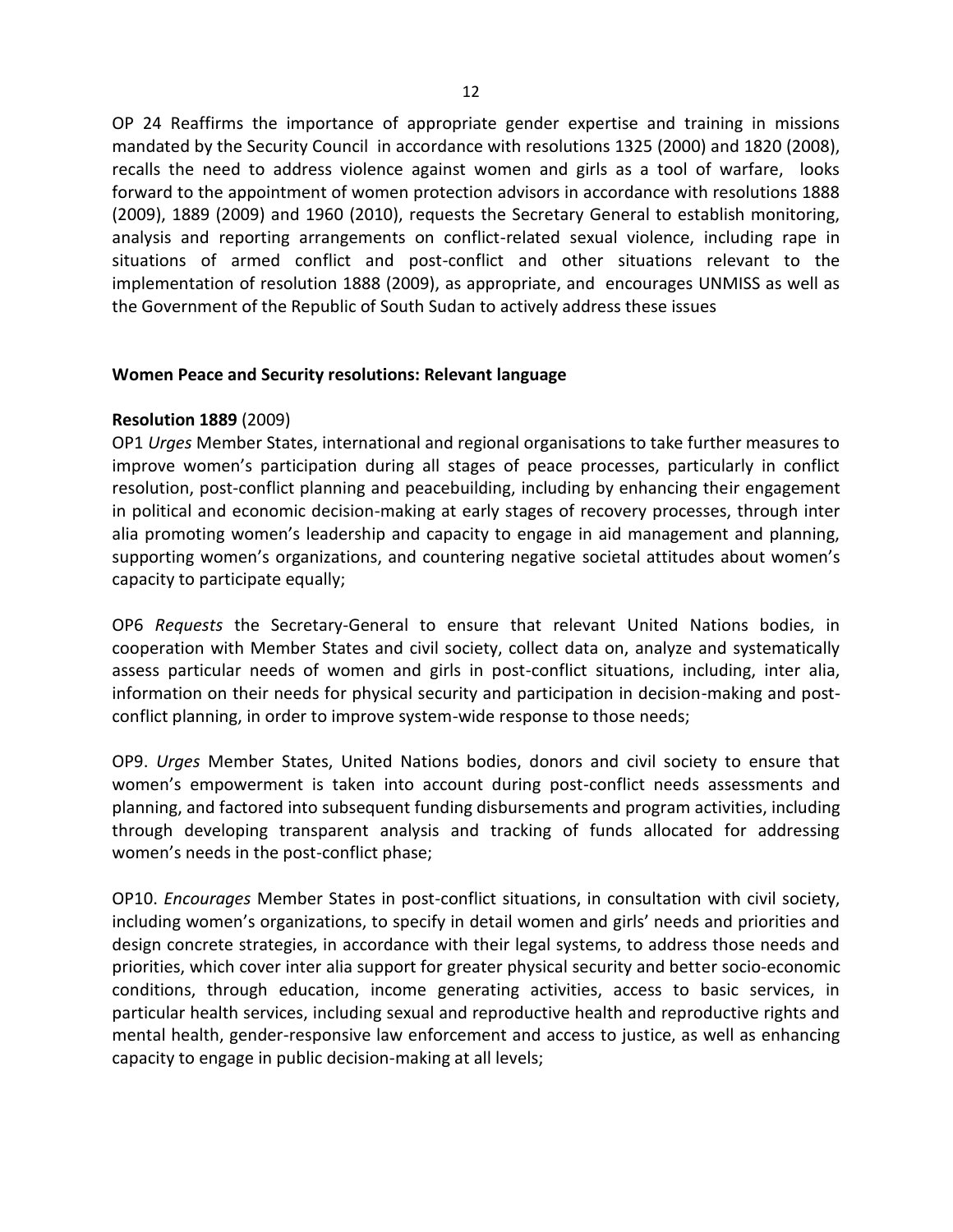OP11. *Urges* Member States, United Nations bodies and civil society, including nongovernmental organizations, to take all feasible measures to ensure women and girls' equal access to education in post-conflict situations, given the vital role of education in the promotion of women's participation in post-conflict decision-making;

### **Resolution 1960** (2010)

OP8. *Requests* the Secretary General to establish monitoring, analysis and reporting arrangements on conflict-related sexual violence, including rape in situations of armed conflict and post-conflict and other situations relevant to the implementation of resolution 1888 (2009), as appropriate, and taking into account the specificity of each country, that ensure a coherent and coordinated approach at the field-level, and *encourages* the Secretary-General to engage with United Nations actors, national institutions, civil society organizations, health-care service providers, and women's groups to enhance data collection and analysis of incidents, trends, and patterns of rape and other forms of sexual violence to assist the Council's consideration of appropriate actions, including targeted and graduated measures, while respecting fully the integrity and specificity of the monitoring and reporting mechanism implemented under Security Council resolutions 1612 (2005) and 1882 (2009) on children and armed conflict;

OP10*. Welcomes* the work of gender advisers; looks forward to the appointment of more women protection advisers to peacekeeping missions, in accordance with resolution 1888 (2009); notes their potential contribution in the framework of the monitoring, analysis, and reporting arrangements to be established pursuant to OP8 of the present resolution;

## **UNAMA Mandate: Relevant language**

## **Resolution 1974** (2011)

OP6 (d) continue, with the support of the Office of the United Nations High Commissioner for Human Rights, to cooperate with the Afghan Independent Human Rights Commission (AIHRC), to cooperate also with the Afghan Government and relevant international and local nongovernmental organizations to monitor the situation of civilians, to coordinate efforts to ensure their protection, to promote accountability, and to assist in the full implementation of the fundamental freedoms and human rights provisions of the Afghan Constitution and international treaties to which Afghanistan is a State party, in particular those regarding the full enjoyment by women of their human rights;

OP24. *Reiterates* the importance of increasing, in a comprehensive framework, the functionality, professionalism and accountability of the Afghan security sector through appropriate vetting procedures, training, mentoring, equipping and empowerment efforts, for both women and men, in order to accelerate progress towards the goal of self-sufficient and ethnically balanced Afghan security forces providing security and ensuring the rule of law throughout the country;